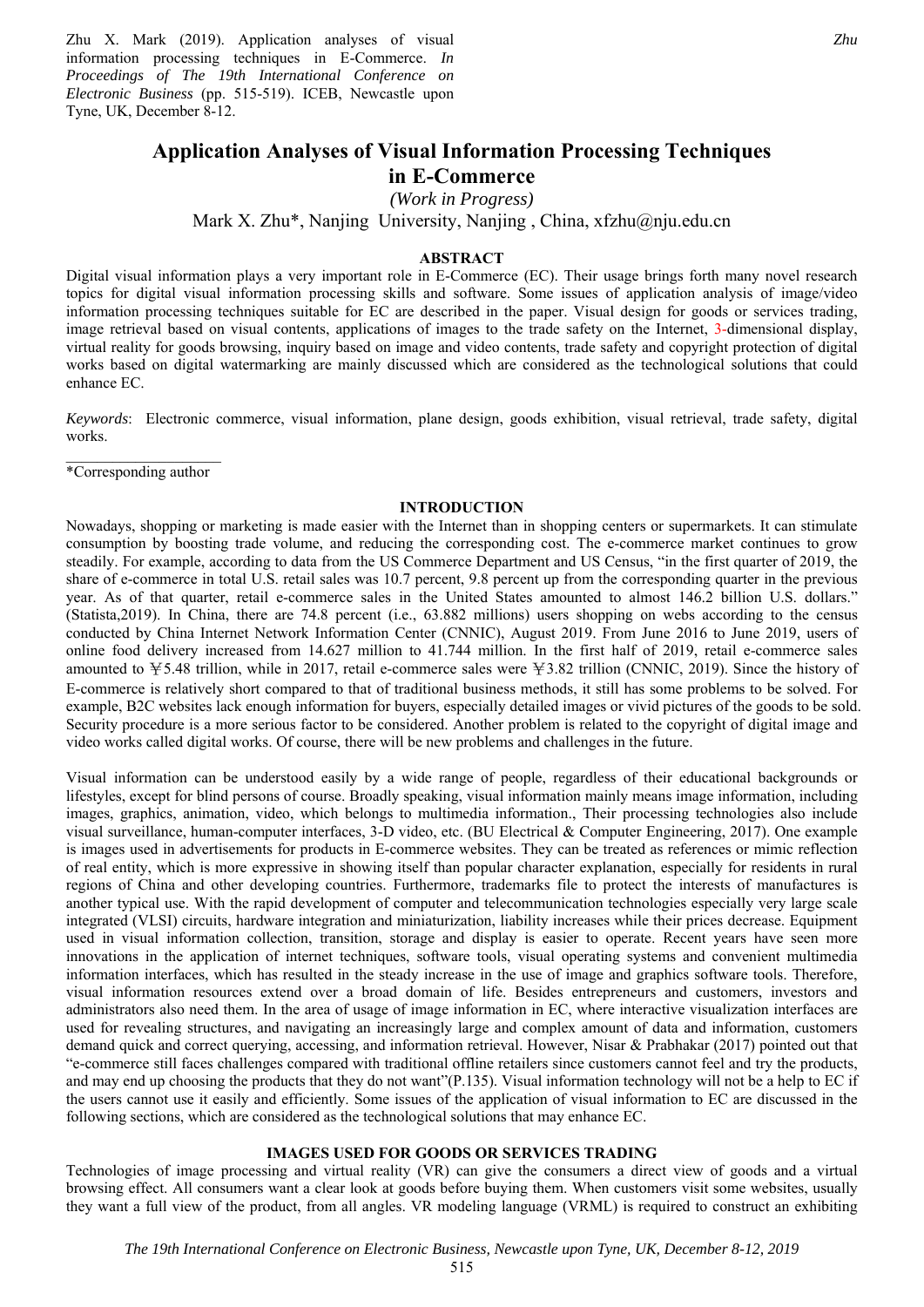hall and goods shelf so that people can see the goods they are interested in in the same way as if they were in ordinary shops. In order to achieve this effect, some software techniques using 3-dimensional image and digitalization are used. 3-dimensional modeling and the production of images and graphical software systems have the ability with good quality. Their reproduction methods give us a vision of an almost realistic realm.

With image processing and VR techniques, personal body movement has the principal role of controlling browsing. The representation changes with the manipulator's action. VR techniques can create a world where the user can get in and move freely. Goods' appearance could be observed from different directions, thus trading in this world avoids some blindness. Geographical information systems combined with 3-dimensional graphics and image navigating presentation skill allows buyers to search for goods rapidly and see them in detail. The following implementation stages are the basic requirements, i.e., model building and indoor scenes that existed or to be constructed; deploying colors with models and its variations; adding illuminations; imposing background scene and colors. Thus, customers can arrive at a user-friendly screen where browsing, selecting, and cashing out are available. Besides selling tickets or offering discounts through its website, a company needs to show images and videos of its facilities, set up online games that relate to and increase its offerings over the Internet (Entrepreneur, 2018). On the other hand, customers want to browse service effects such as home textiles exhibition, fitting and hairstyle, etc. over the Internet. Dealers are trying to use some specialized image software to show the real effects for some online services, as shown in Figure 1, which could be used in EC websites. Visual information processing software used for online services is under way nowadays.



Figure 1 Some applications showing goods exhibition and service effects for (a) home textiles exhibition, (b) hairstyle and (c) fitting

## **IMAGE PROCESSING TECHNOLOGY FOR E-COMMERCE**

## **Visual Design Used For E-Commerce**

Essencially, e-commerce is the buying and selling of goods (or services) on the internet so that the e-commerce platform design for the sellers or business are imortant to thier selling activities. As we all know, the plane design has a broad application in all walks of life and its techniques are essential to design and innovation, involving architecture, advertising, publication, model, etc., especially in the EC environment. Some common image processing design software, such as Adobe Photoshop can modify image, model and form style specification etc.. In fact, there are more than fifty image processing softwares on the internet. Graphic design software in e-commerce design, for example, CorelCAD, Flash, etc. are excellent two and 3-dimensional drawing and design tools which can achieve our goals.

Plane design is necessary to support goods data analysis of EC websites. Who bought your goods? Whom your things are more popular with? What do they like? What about their professional income level? All of these are based on the data statistics that can be targeted to serve their customers with more graphical explanation. The visual design procedures are most significant to connect sellers with would-be buyers who use the Internet to browse their targets.

Instead of converting to real objects, e-commerce websites mainly rely on various electronic advertising screens, such as computer /pad/ mobile phone/TV, etc. Further, the design of some buttons should be very exquisite, which involves the knowledge of experience and emphasizes the interaction between customers and the equipment.

## **Retrieval Based On Visual Contents In EC**

Image retrieval based on visual information can facilitate the customers to know the commodity at distance through communication networks, thus extending the seller's market space. Undoubtedly, researches on the technologies of image and video extraction, processing, rearrangement, organization of formats and displaying impulse the application of visual information retrieval technologies that gradually enter the market as its maturing. With many different kinds of goods available at various websites, buyers want to gain a quick knowledge of the pertinent information about their models and specifications. If retrieval skills allow buyers to go down through interesting scenes to their targets, it would be typically useful in the shopping process. Theoretically, contents-based retrieval extends the concept of the traditional searching mode which is based on text message or expression formula. If websites were facilitated both the content-based and text-based approach, they would be superior to querying with single text-based mode. Also it improves interaction with customers' feedback.

## **APPLICATIONS OF IMAGE RECOGNITION FOR TRADE SAFETY**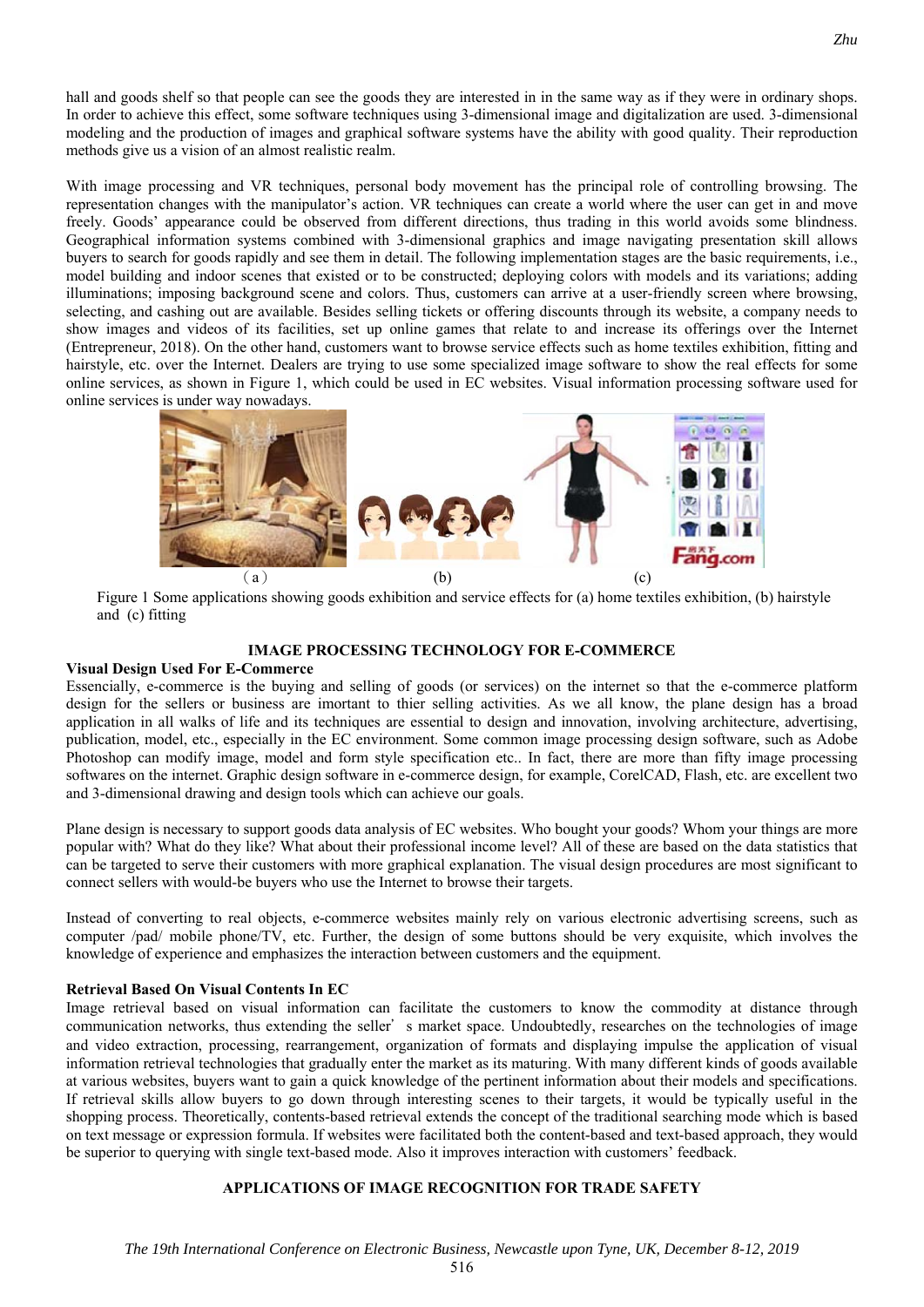After the buyers select satisfactory goods, payments are due to the sellers. Therefore, ensuring the trading security, especially of the online transactions, is the next essential task for EC. The main concern of customers while buying goods from the online markets is the same safety and reliability as ordinary market trading. It usually involves two aspects: the genuineness of advertised products, and the safety of personal payment.

Currently, the conventional processing methods include using an algorithm of encrypting and deciphering such as DES and RSA, digital signatures depending on the certificates issued by some reliable organizations. They are acquired and recognized before data exchanging. From a theoretical point of view, these measures could meet the requirements for safety and validity to some extent. However, with the rapid evolution of EC, there appear a lot of hidden safety and reliability issues in practice. For example, the data on a credit card and the sensitive information could be embezzled occasionally. According to a report released in (CNNIC, 2017), there have been discovered more than 40.3% shopping frauds out of all online frauds in China. Because encrypting and deciphering algorithms have some shortcomings themselves, they somewhat hinder the further promotion of EC until they overcome the above weaknesses. The alternative considerations are taken in the user-proof scheme in case of illegal accessing happened. Automatic face recognition has a great potential in security system access control, video surveillance, face photos matching for law enforcement and duplicate ID card detection. The biometrics-based algorithms involve verifying the identity of a specific person based on behavioral or physiological aspects of activities that occur on a computing device. This is mainly because of its flexibility and simplicity to use besides its safety. The end users can log in by pressing your finger or swiping your face without even spending much time to remember long and difficult passwords. Microsoft's Hello and apple's Face ID are two popular applications that the future of authentication lies in biometrics. Currently, ten different biometrical features i.e. DNA, face, fingerprint, hand geometry, hand vein, iris, retinal pattern, signature, voice-print, and facial thermogram, are under intensive investigation. These are inherently more reliable than traditional authentication methods such as passwords and PIN numbers. Each of the biometric-based techniques has various advantages and disadvantages (Rani & Saurabh, 2014). Properties comparisons among several biometrical features used in practice that are listed in Table 1.

Of course, people cannot just rely on biometric features, otherwise there will be confronted with the problems of password verification systems again. Moreover, in the case of biometric authentication, if users' fingerprints or facial features are stolen, there is no way to use longer such system for authentication. More recently, Kittur & Pais (2017) investigated verification of digital signatures for the purpose.

| Rank           | Exactness                         | Convenience     | Cost             | Integration Level           |
|----------------|-----------------------------------|-----------------|------------------|-----------------------------|
| 1              | Deoxyribonuc<br>leic<br>Acid(DNA) | Face            | Signature        | Finger-<br>print            |
| $\mathfrak{D}$ | <b>Iris</b>                       | Signature       | Finger-<br>print | Face                        |
| 3              | Retinal<br>pattern                | Finger print    | Face             | Signature                   |
| $\overline{4}$ | Finger-<br>print                  | <b>Iris</b>     | <b>Iris</b>      |                             |
| 5              | Face                              | Retinal pattern | Retinal pattern  | Iris and Retinal<br>pattern |
| 6              | Signature                         | <b>DNA</b>      | <b>DNA</b>       | <b>DNA</b>                  |

Table 1: depicts the properties rank of several biometrical features used in real world applications.

## **PROTECTIONS OF COPYRIGHTS OF DIGITAL WORKS**

## **Copyrights Of Digital Works And Digital Watermarking**

With the progress in design and development of new input devices in computer, various forms of information with the original format such as articles, images, speeches, etc. can be easily input and output in the form of binary codes. However, when there is a need to the original form of information, they could be reformed again using the corresponding technique. Digital works include digital content of online books, graphics, films and TV videos, photos, paints (Chen & Liao, 2011) and computer games, virtual items purchased within computer games, computer software, mobile phone apps, etc. (Businesscompanion, 2015). Usually, they are transmitted or shared on websites, and, ovbviously, exposed to unauthorized attacks such as forgery, plagiarism, and tampering (Halbheer, Stahl, Koenigsberg, et el., 2014). So, it is obvious that ownership of digital contents is an important issue in information management systems. The main reason for the engagement of users with the E-commerce technology depends on safety system level, safety code and safety perfectness. Protection of intellectual property of digital contents has become crucial in the widespread and rapidly growing use of digital media.

517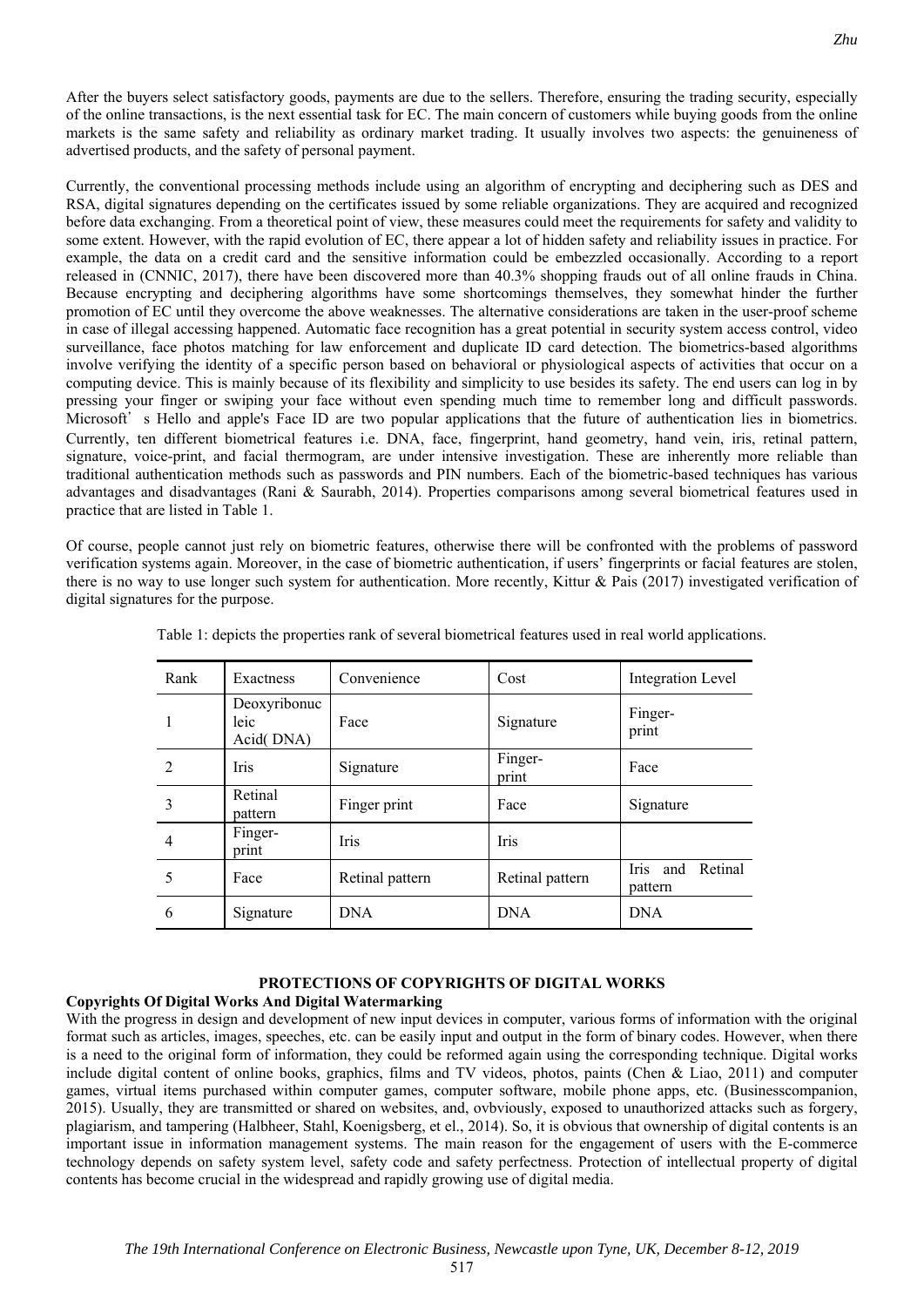To solve such problems, digital watermarking has received much attention from academia and industry researchers for addressing the copy tracking, copyright protection, and content authentication recent years. Digital watermarking is the process "that embeds data called watermark into a multimedia object (such as text, audio, image and video) such that watermark can be detected or extracted later for affording an assertion about the watermarked object" (Jane, Elbasi & ilk, 2014. P.750). However, it is not enough to merely hide information within digital works. How to justify the copyright claim without revealing any secret information and prevent the owner from deception is a central issue in the ownership disputes. Researchers have proposed some feasible schemes of proving ownership, in which performance has improved. Asymmetric watermarking schemes, zero-knowledge watermark detection and so on are studied (Chang, Tsai & Yen, 2016;Ansari & Pant, 2017). For digital watermarking, a number of different characteristics of the watermarking process and the watermark are desirable.

## **Anti-Counterfeiting Trademark Image**

 A trademark is a pattern formed by combining letters, numbers, graphics, text, colors and three identifying characteristics in commodity packaging and service marks.It is a microcosm tailored to the image of an enterprise or the commodities it produces and manages at the very beginning, which can show the name of the enterprise or commodity, the geographical location of the enterprise and even the enterprise culture. As commodities from all walks of life appear in the market one after another and are constantly upgraded and optimized, the competition on brands is also increasingly fierce. In order to consolidate or win a larger market share and prevent competitors from imitating themselves, many high-quality old brands and emerging creative brands have optimized their trademarks.The appearance of digital watermarking anti-counterfeiting technology, to some extent, not only can make trademark copyright holders get better protection, but also can enhance users' trust and dependence on enterprise products, maintain users' market share and enterprise's economic image.

In brief, the making process of the digital watermark anti-counterfeiting trademark is the anti-fake information (product serial number, production date, origin or enterprise information, etc.) through the HASH function to calculate the HASH value, and the use of digital watermarking processing system will be embedded in the trademark in the electronic design manuscripts, after workers check can be put into print production (Zhu &Zhong, 2004). In the process of market circulation, when consumers or supervisory departments find suspected counterfeit products, they can verify the trademarks through specific trademark watermark detector, so as to distinguish genuine products from fake products.

## **Watermarking Of Videos**

Video image data has a strong correlation, meaning that there exist a large amount of redundant information. To reduce the redundant data from video files, the data compression technology is used to remove the correlation between data). Currently, the most important codec standards of video streaming are H.264, H.265 and HEVC. H.265 is the new video coding standard developed by ITUT-T VCEG based on H.264(Dutta & Gupta, 2017. As for compressed domain processing, Hartung and Girod (1998) pointed out that even though many applications for watermarking of compressed video, it is desirable property if uncompressed video could compatibly be watermarked without having to encode it first, as shown in Figure 2.



Figure 2. Diagram of watermarking in the uncoded and coded domain of videos.

The watermark signals are designed to embed in some areas of video frames to benefit the video stream server, including decoding, processing and re-encoding. In order to get a better effect in watermark embedding for copyright protection, some other researchers use the characteristics of the human visual system as well as the inherent characteristics of a video in the frequency domain, with the help of some mathematical transformations and the latest multimedia communication technology (Subramanyam & Emmanuel,2014; Selvam, Balachandran, Iye, et.al., 2017; Al-Haj, Farfoura & Mohammad, 2017).

## **CONCLUSION**

The information technology revolution is not only changing the production and operation mode in modern industries and tertiary industries, but also changing the traditional commercial modes in cities and rural regions. In this paper, visualization, i.e. the application of image and video together with artistic character graphics to EC is discussed. As long as many websites use the above information in the services, individuals will get more profit from these advanced information technologies.